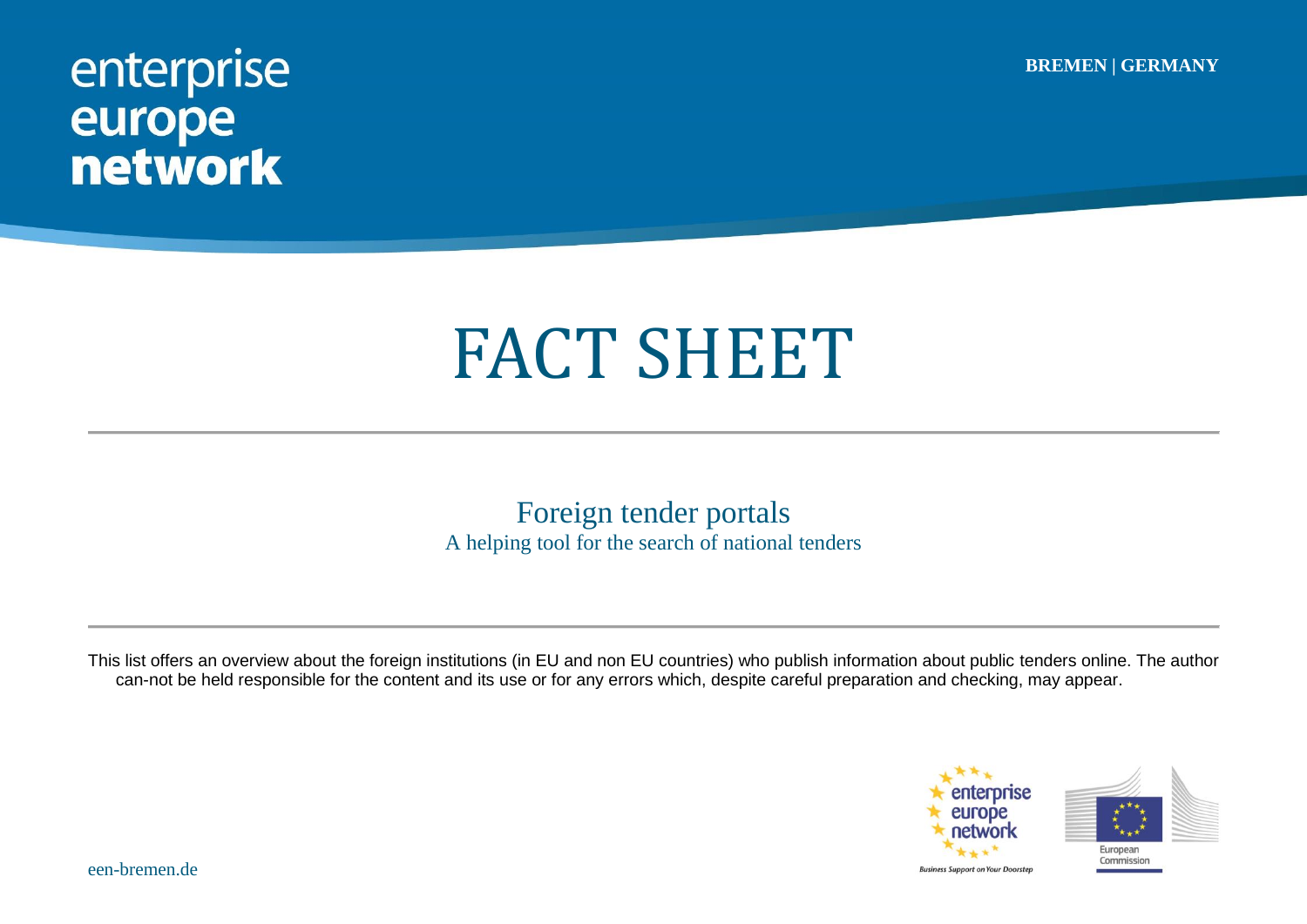| Country                      | <b>Publication institute</b>                                                                 | Website                                                                                         | Language                      |
|------------------------------|----------------------------------------------------------------------------------------------|-------------------------------------------------------------------------------------------------|-------------------------------|
| Austria (AT)                 | BVA - Central Office for public<br>procurement                                               | http://www.bmwfw.gv.at/Wirtschaftspo<br>litik/Wirtschaftsrecht/Seiten/Bundesver<br>gabeamt.aspx | German,<br>partially English  |
| Austria (AT)                 | Pep-online – tenders platform                                                                | www.pep-online.at                                                                               | German, English               |
| Belgium (BE)                 | 16 Procurement – General information<br>about tenders                                        | www.publicprocurement.be                                                                        | French/Dutch                  |
| Belgium (BE)                 | e-Notification – National database for<br>public procurement                                 | https://enot.publicprocurement.be                                                               | Dutch/French/German/English   |
| Bosnia and Herzegovina (BIH) | B&H tender portal                                                                            | https://www.ejn.gov.ba/<br>https://www.javnenabavke.gov.ba/                                     | Bosnian, Croatian and Serbian |
| Bulgaria (BG)                | Public Procurement Agency – tenders<br>portal                                                | http://www.aop.bg/index.php?ln=1<br>https://eumis2020.government.bg/en/s/P<br>rocedure/Active   | Bulgarian/English             |
| Croatia (HR)                 | Narodne novine - Tenders platform                                                            | https://www.nn.hr/                                                                              | Croatian                      |
| Croatia (HR)                 | Portal javne nabave $-$ Office for public<br>procurement                                     | http://www.javnanabava.hr/default.aspx                                                          | Croatian, English             |
| Czech Re-publik (CZ)         | Czech official bulletin                                                                      | https://www.vestnikvereijnychzakazek.c<br>z/<br>http://www.isvz.cz/ISVZ/Podpora/ISVZ<br>.aspx   | Czech                         |
| Denmark (DK)                 | Konkurrence- og Forbrugerstyrelsen -<br>National<br>database<br>for<br>public<br>procurement | www.udbud.dk                                                                                    | Danish                        |
| Denmark (DK)                 | Licitationen - National database for<br>public procurement                                   | http://www.licitationen.dk                                                                      | Danish                        |
| Denmark (DK)                 | SKI - Nationale National database for<br>public procurement                                  | www.ski.dk                                                                                      | Danisch, partially English    |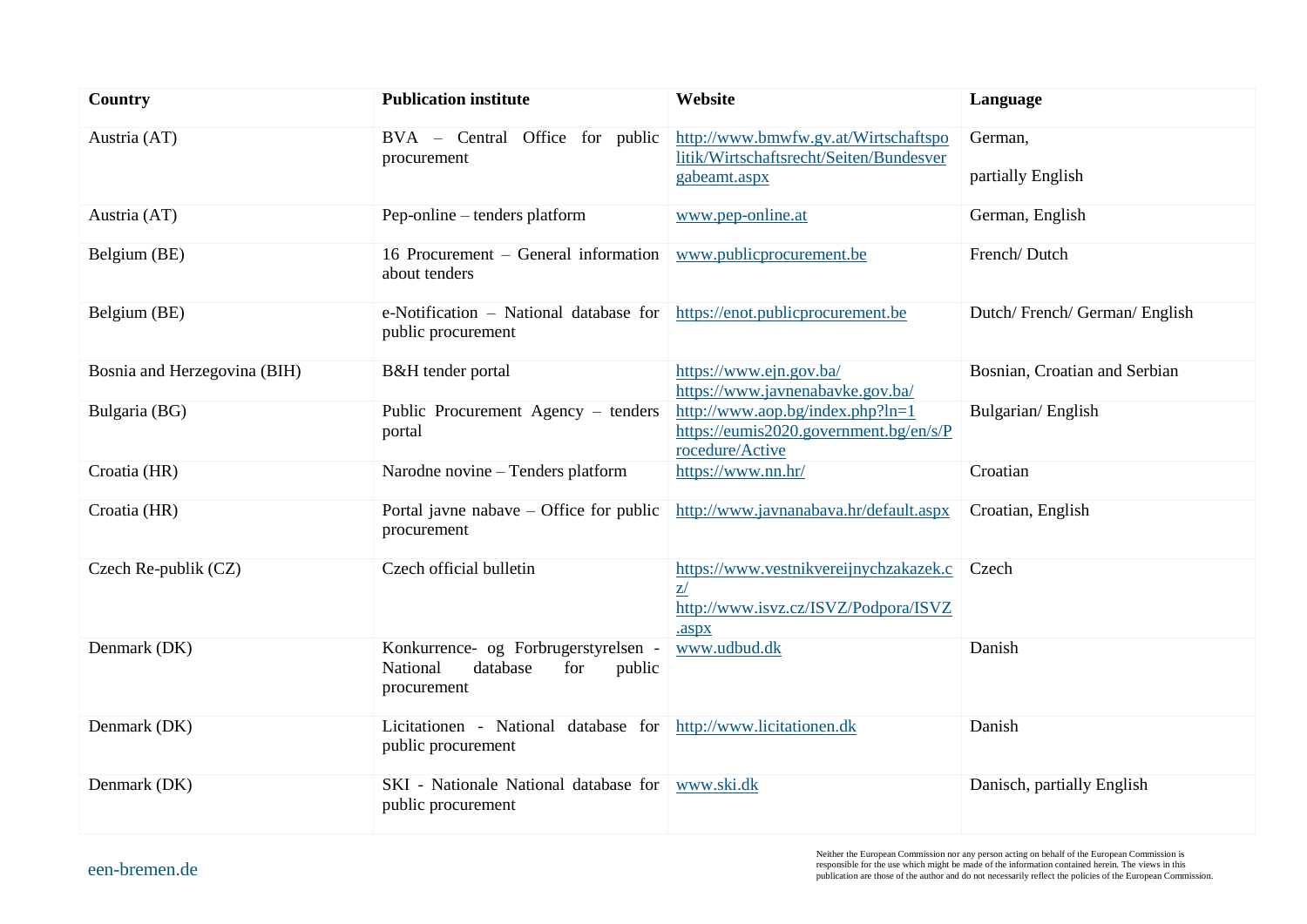| Country       | <b>Publication institute</b>                                                                                    | Website                                                                        | Language                   |
|---------------|-----------------------------------------------------------------------------------------------------------------|--------------------------------------------------------------------------------|----------------------------|
| Denmark (DK)  | Udbudsportalen – Information<br>for<br>contracting authority and companies                                      | http://www.udbudsportalen.dk                                                   | Danish                     |
| Estonia (EST) | E-Riigihangete Keskkonda - National<br>database for public procurement                                          | https://riigihanked.riik.ee                                                    | Estonian, English          |
| Finland (FIN) | national database for public procurement                                                                        | https://www.hankintailmoitukset.fi/fi/                                         | Finish                     |
| Finland (FIN) | Credita - tenders-platform                                                                                      | http://www.credita.fi/                                                         | Finish                     |
| Finland (FIN) | Finnish Competition and Consumer<br>Authority                                                                   | http://www.kkv.fi                                                              | Finish, English, Swedish   |
| France (FR)   | Plateforme des Achats de l'Etat -<br>Governmental procurement platform                                          | https://www.marches-<br>publics.gouv.fr/?page=entreprise.Entrep<br>riseHome    | French, English, Spanish   |
| France (FR)   | Marchesonline - public procurement<br>portal                                                                    | http://www.marchesonline.com (all<br>tenders above $90.000 \in$                | French                     |
| France (FR)   | Boamp – procurement portal of state,<br>Municipalities and Institutions                                         | http://www.boamp.fr<br>(official platform for tenders above the<br>thresholds) | French                     |
| France (FR)   | Journal Officiel - Electronic official<br>journal                                                               | http://www.journal-officiel.gouv.fr                                            | French                     |
| Germany (DE)  | diversified<br>structure.<br>N <sub>o</sub><br>Very<br>compulsory<br>for<br>central<br>database<br>publication. | www.bund.de/ausschreibungen                                                    | German                     |
| Greece (GR)   | EΘΝΙΚΟ ΤΥΠΟΓΡΑΦΕΙΟ - Official<br>Gazette                                                                        | http://www.eprocurement.gov.gr                                                 | Greek                      |
| Hungary (HU)  | Közbeszerzési Hatóság –<br>General<br>information about tender process                                          | http://www.kozbeszerzes.hu                                                     | Hungarian, English, German |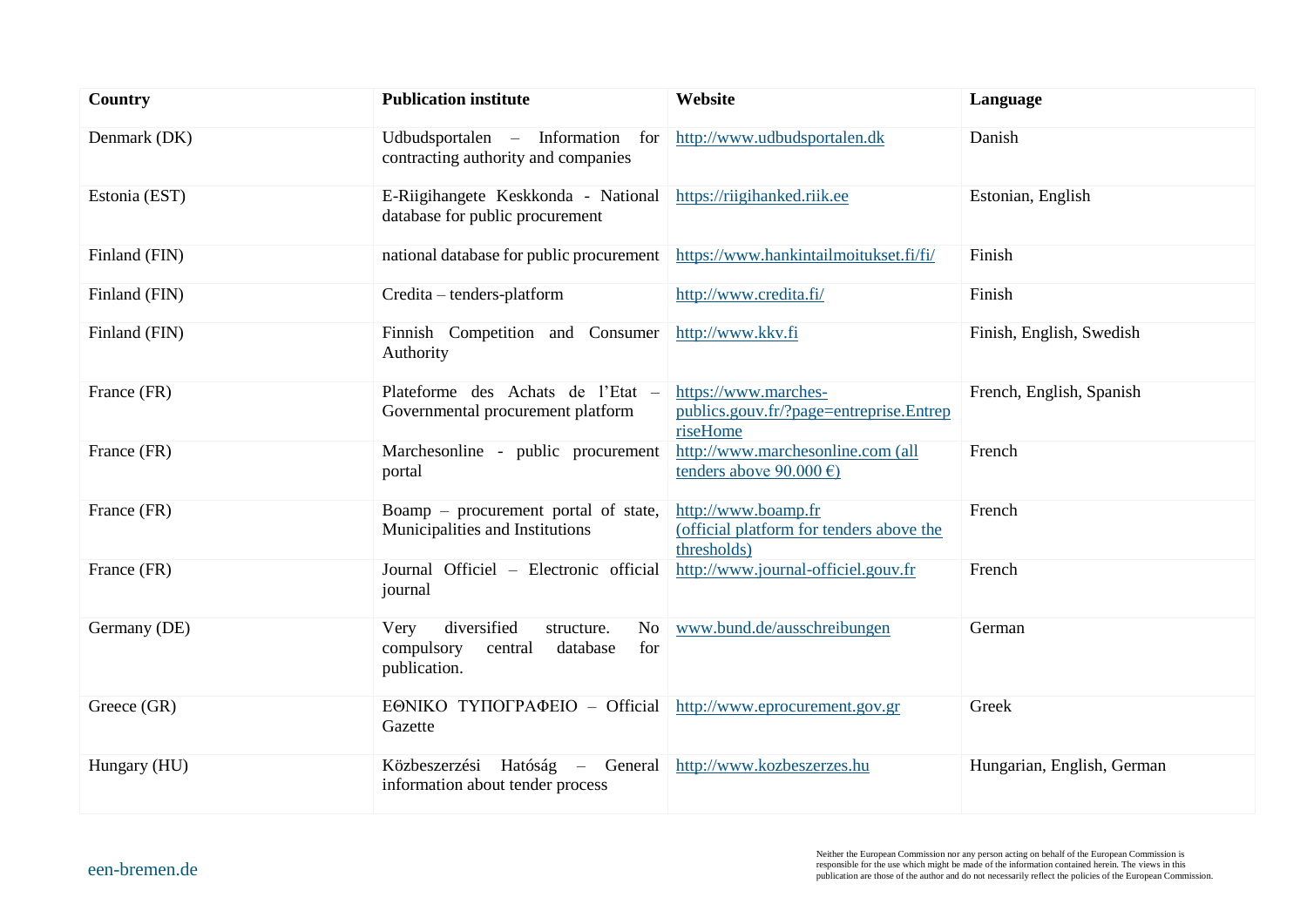| Country       | <b>Publication institute</b>                                                                           | Website                         | Language                                              |
|---------------|--------------------------------------------------------------------------------------------------------|---------------------------------|-------------------------------------------------------|
| Ireland (IRL) | eTenders - National database for public<br>procurement                                                 | http://www.etenders.gov.ie      | English, Irish                                        |
| Ireland (IRL) | National Procurement Service - National<br>database for public procurement                             | http://www.procurement.ie       | English, Irish                                        |
| Ireland (IRL) | Private<br>Partnership<br>Public<br>Informationen<br>about<br>Public Private<br>Partnerships in Irland | http://ppp.gov.ie               | English, Irish                                        |
| Iceland (ISL) | Ríkiskaup – tenders platform and<br>governmental trade center                                          | http://www.rikiskaup.is         | Icelandic, partially English                          |
| Italy (IT)    | AppaltiInLinea – Information about<br>public procurement                                               | http://www.appaltiinlinea.it    | English,<br>French,<br>Spanish,<br>Italian,<br>German |
| Italy (IT)    | Gazzetta Ufficiale - Italien Official<br>Gazette                                                       | http://www.gazzettaufficiale.it | Italian                                               |
| Italy (IT)    | Lavori pubblici - Tenders platform                                                                     | http://www.lavoripubblici.it    | Italian                                               |
| Italy (IT)    | $AVCP -$<br>National<br>Anticorruption<br>Authority                                                    | www.antoicorruzione.it          | Italian                                               |
| Latvia (LVA)  | Latvian Procurement Monitoring Bureau                                                                  | http://www.iub.gov.lv           | Latvian                                               |
| Latvia (LVA)  | Private tender portal of tenders in Latvia,<br>Lithuania, Estonia                                      | https://iub.lv/                 | Latvian, Russian, Estonian, Lithuanian                |
| Latvia (LVA)  | E-Iepirkums - Governmental, public,<br>municipal and private tenders                                   | http://www.e-iepirkums.lv       | Latvian                                               |
| Latvia (LVA)  | Latvijas Vēstnesis - official journal                                                                  | https://www.vestnesis.lv        | Latvian                                               |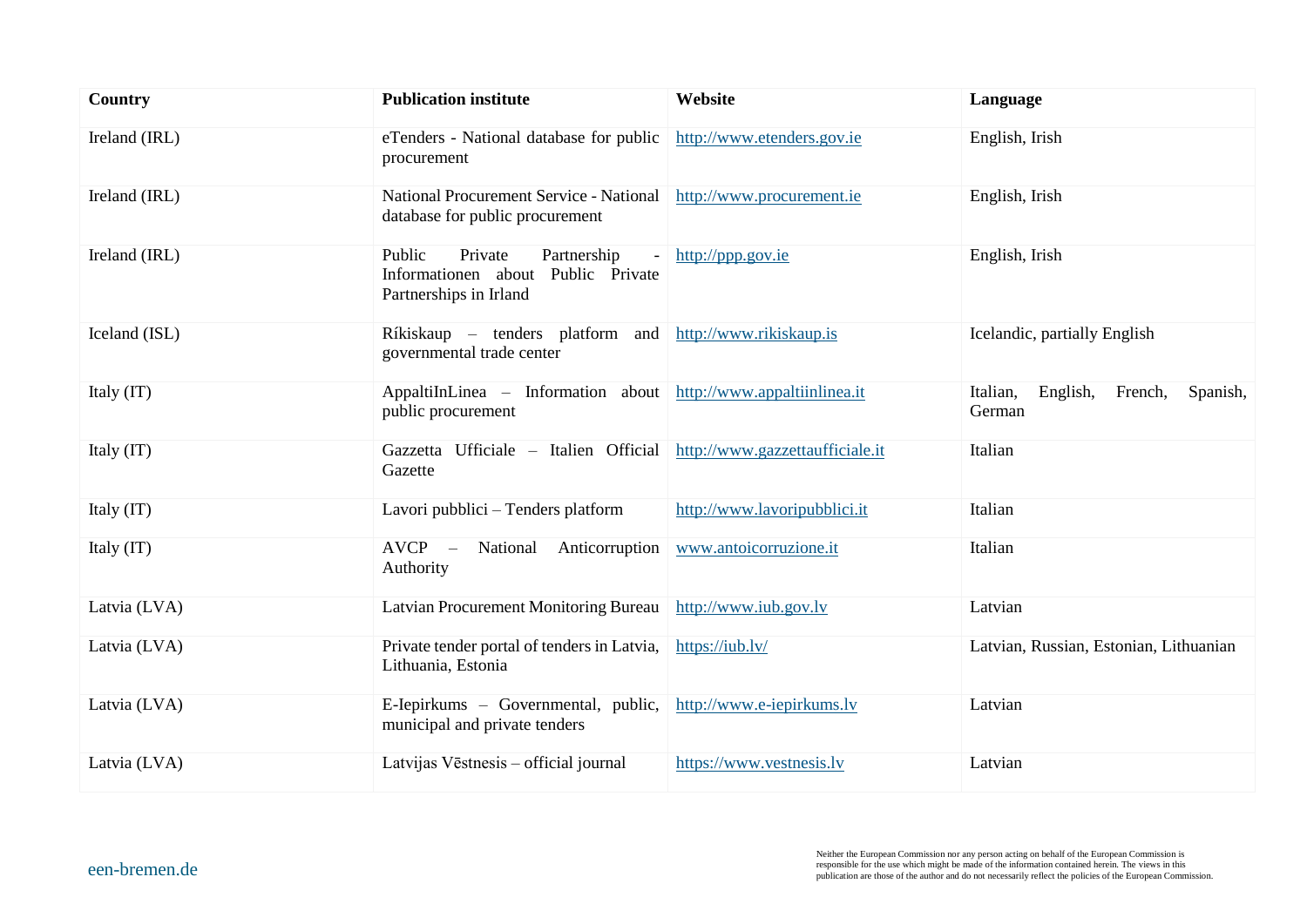| Country               | <b>Publication institute</b>                                                                      | Website                                                               | Language                     |
|-----------------------|---------------------------------------------------------------------------------------------------|-----------------------------------------------------------------------|------------------------------|
| Lichtenstein (LI)     | Fachstelle Öffentliches Auftragswesen -<br>office for public procurement                          | http://www.faw.llv.li                                                 | German                       |
| Lithuania (LTU)       | Viešųjų pirkimų tarnyba – office for<br>public procurement                                        | http://www.vpt.lt/rtmp8/dtd                                           | Lithuanian, English          |
| Lithuania (LTU)       | Centrine viešųjų pirkimų – tender portal                                                          | http://cvpp.lt                                                        | Lithuanian                   |
| Luxemburg (LUX)       | www.marches.public.lu – tender portal                                                             | www.marches.public.lu                                                 | French                       |
| Malta (MT)            | Department of Contracts, Government of<br>Malta - Tender platform                                 | https://contracts.gov.mt/en/Pages/Home<br>-DepartmentOfContracts.aspx | English, Maltese             |
| Montenegro (MNE)      | Public procurement administration of<br>Montenegro                                                | http://www.ujn.gov.me/en/                                             | Montenegrin/English          |
| Netherlands (NL)      | Ministerie van Economische Zaken -<br>Ministry of economics                                       | https://www.rijksoverheid.nl/onderwerp<br>en/aanbesteden              | Dutch                        |
| Netherlands (NL)      | Aanbestedingskalender – Procurement<br>plattform                                                  | https://aanbestedingskalender.nl/                                     | Dutch                        |
| Netherlands (NL)      | Tender Ned - Procurement plattform                                                                | https://www.tenderned.nl<br>https://www.tenderned.nl/cms/english      | Dutch                        |
| Netherlands (NL)      | PIANOo - Counseling Center                                                                        | https://www.pianoo.nl/                                                | Dutch, partially Englisch    |
| Northern Ireland (GB) | <b>Central Procurement Directorate</b>                                                            | http://www.dfpni.gov.uk/cpd                                           | English                      |
| Norway (NOR)          | Anskaffelser – Councelling platform                                                               | http://anskaffelser.no/e-handel                                       | Norwegian                    |
| Norway (NOR)          | Klagenemnda for offentlige anskaffelser<br>$(KOFA)$ – Complaints office for public<br>procurement | http://www.kofa.no                                                    | Norwegian, partially English |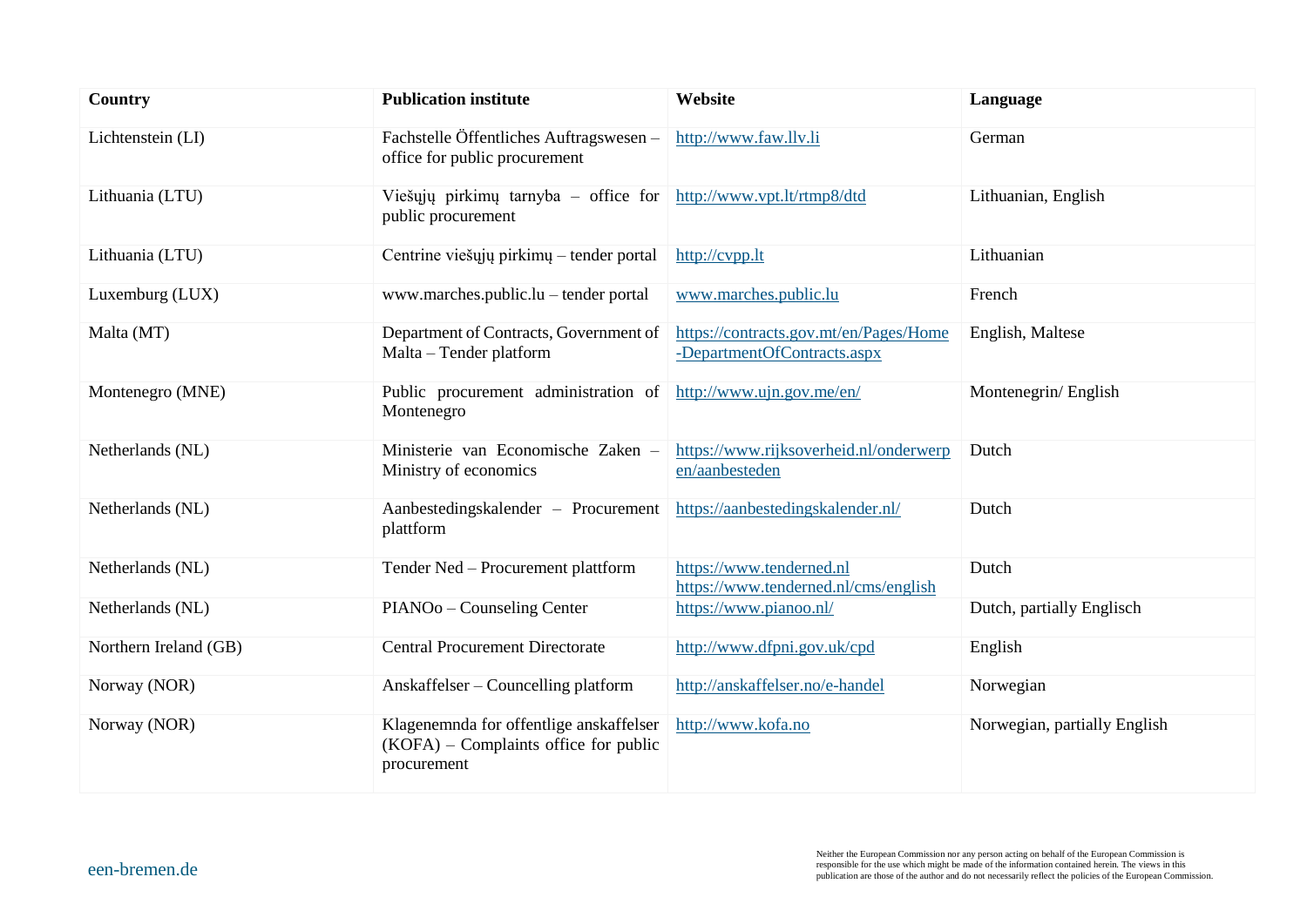| Country                          | <b>Publication institute</b>                                                           | Website                                        | Language                             |
|----------------------------------|----------------------------------------------------------------------------------------|------------------------------------------------|--------------------------------------|
| Norway (NOR)                     | Doffin - Database for offentlige innkjøp<br>- tenders platform                         | http://www.doffin.no                           | Norwegian                            |
| Norway (NOR)                     | Achilles - Companies database                                                          | http://www.achilles.com                        | Norwegian, English                   |
| Portugal (PT)                    | Agência Nacional de Compras Públicas<br>National<br>Agencyfor<br>public<br>procurement | https://catalogo.espap.pt/catalogo/            | Portuguese, English                  |
| Portugal (PT)                    | Díario Da República Eletronico -<br>Electronic Official Journal                        | http://www.dre.pt/                             | Portuguese                           |
| Poland (PL)                      | Urząd Zamówień Publicznych – Office http://www.uzp.gov.pl<br>for public procurement    |                                                | Polish, English                      |
| Republic of North Macedonia (MK) | System<br>Electronic<br>for<br>Public<br>Procurement                                   | https://e-nabavki.gov.mk                       | Macedonian Slowak English, Bulgarian |
| Romania (RO)                     | e-licitatie – tender platform                                                          | http://www.e-licitatie.ro                      | Romanian                             |
| Scotland (GBR)                   | Public Contracts Scotland - tender portal<br>of the scottish government                | http://www.publiccontractsscotland.gov<br>$uk$ | English                              |
| Sweden (SE)                      | Ekonomistyrningsverket –<br>General<br>information about public procurement            | http://www.esv.se                              | Schwedish, partially English         |
| Sweden (SE)                      | Allego – tender platform                                                               | http://www.allego.se/home.aspx                 | Schwedish, English                   |
| Sweden (SE)                      | Konkurrensverket - Anti-trust Authority                                                | http://www.konkurrensverket.se                 | Schwedish, Englisch                  |
| Switzerland (CH)                 | SIMAP - Information sys-tem about<br>public procurement                                | https://www.simap.ch                           | German, French, Italian, English     |
| Switzerland (CH)                 | SHAB – Official Gazette of commerce                                                    | https://www.shab.ch                            | German, French, Italian, English     |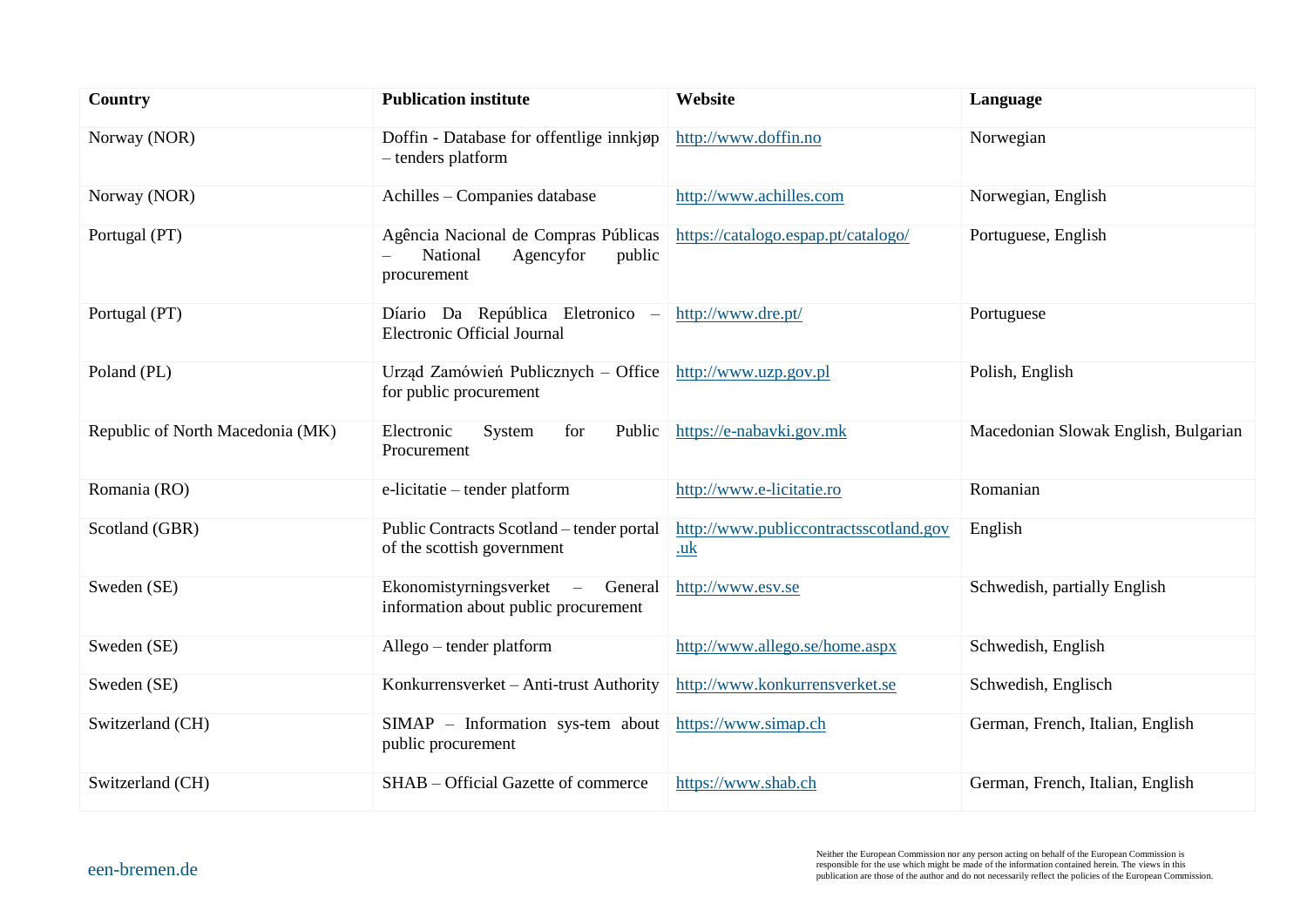| Country                            | <b>Publication institute</b>                                                                              | Website                                                   | Language                       |
|------------------------------------|-----------------------------------------------------------------------------------------------------------|-----------------------------------------------------------|--------------------------------|
| Serbia (SRB)                       | Портал јавних набавки - Office for<br>public procurement                                                  | http://portal.ujn.gov.rs                                  | Serbian                        |
| Slovakia (SVK)                     | Office for Public Procurement                                                                             | http://www.uvo.gov.sk/                                    | Slowak, English                |
| Slovenia (SVN)                     | Uradni list - Official Jour-nal                                                                           | http://www.uradni-list.si                                 | Slowene                        |
| Spain (ES)                         | Boletín Oficial del Estado - Official<br>Journal                                                          | http://www.boe.es/publicaciones                           | Spanish                        |
| Spain (ES)<br>Canary Is-lands (IC) | Boletín Oficial de Canarias - Official<br>Jornal                                                          | http://www.gobcan.es                                      | Spanish                        |
| Turkey (TUR)                       | Public<br>Procurement<br>Authority<br>$\overline{\phantom{0}}$<br>Authority for public procurement        | http://www.ihale.gov.tr<br>http://www.cfcu.gov.tr/tenders | Türkish                        |
| Ukraine (UKR)                      | Ukrainian<br>Public<br>Procurements<br>$\overline{\phantom{a}}$<br>National portal for public procurement | https://tender.me.gov.ua/EDZFrontOffic<br>$\underline{e}$ | Ukrainisch, Russisch, Englisch |
| Ukraine (UKR)                      | Ministry of Economic Development and<br>Trade                                                             | http://www.kmu.gov.ua/control/en                          | Ukrain, English                |
| Ukraine (UKR)                      | Антимонопольний комітет України -<br><b>Antitrust Authority</b>                                           | http://www.amc.gov.ua                                     | Ukrain, English, Russian       |
| United States of America (USA)     | Federal business opportunities                                                                            | https://www.fbo.gov/?s=main&mode=li<br>st&tab=list        | English                        |
| United States of America (USA)     | <b>System for Award Management</b>                                                                        | https://www.sam.gov/portal/public/SA<br>M/                | English                        |
| UK United Kingdom (GB)             | Contracts Finder – tender portal of<br>government                                                         | https://www.contractsfinder.service.gov<br>.uk/Search     | English                        |
| UK United Kingdom (GB)             | Supplying The South West $-$ regional<br>tender portal                                                    | https://www.supplyingthesouthwest.org.<br>uk              | English                        |